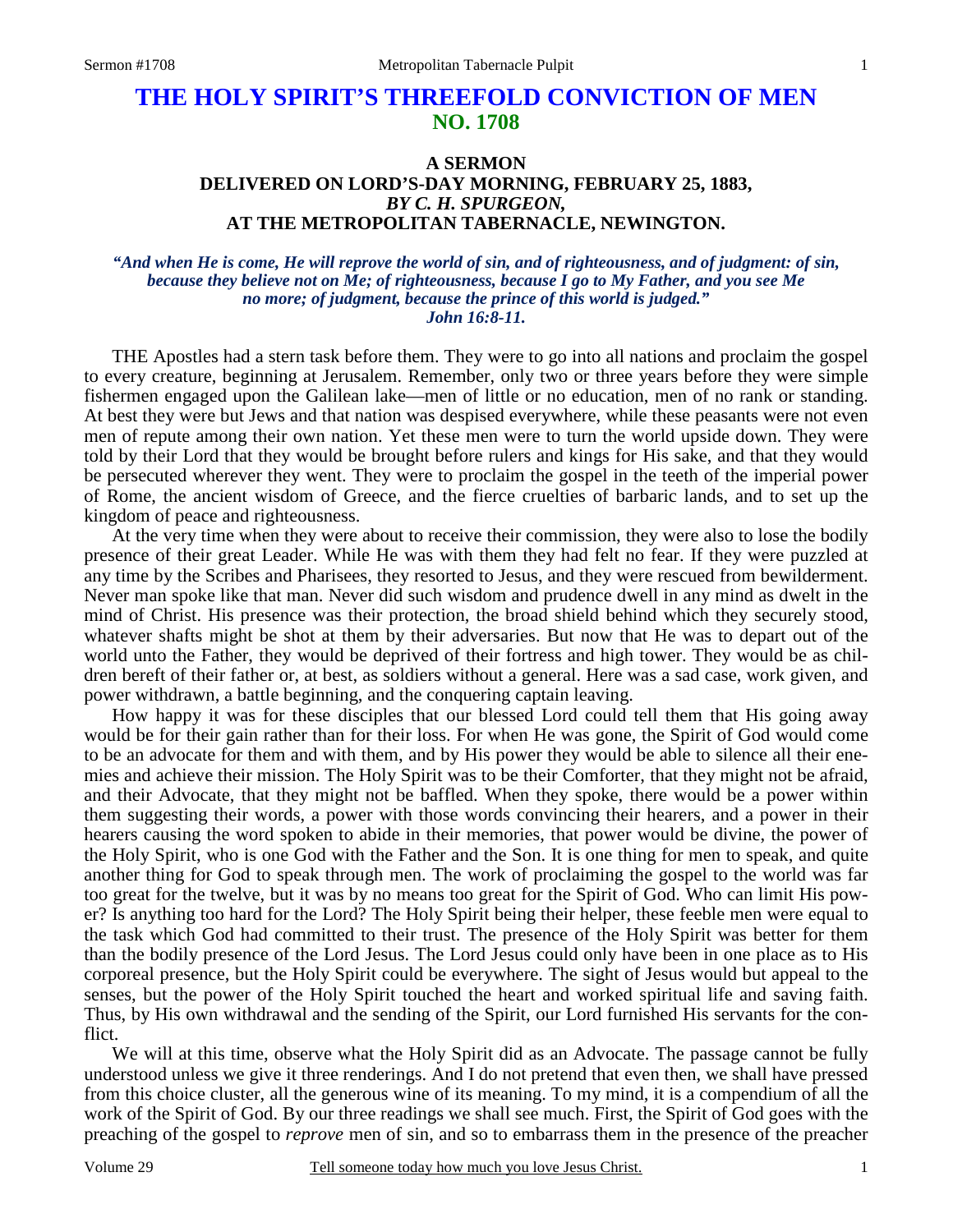of righteousness. Secondly (and this is a much more blessed result), to *convince* men of sin, and so to lead them to repentance towards God and faith in our Lord Jesus Christ. And thirdly, the ultimate result of the Holy Spirit's work will be to convict men before all intelligent beings of having been guilty of the grossest sin, of having opposed the most perfect righteousness, and of having defied the most glorious judgment. We shall try to see the meaning of the passage through these three windows.

**I.** First, we believe that a promise is here made to the servants of Christ, that when they go forth to preach the gospel the Holy Spirit will be with them TO REPROVE MEN. By this is meant, not so much to save them as to silence them. When the minister of Christ stands up to plead his Master's cause, another advocate appears in court, whose pleadings would make it hard for men to resist the truth.

 Observe how this reproof was given with regard to *sin*. On the day of Pentecost the disciples spoke with many different tongues, as the Spirit gave them utterance. Men from all countries under heaven heard themselves addressed in their native tongues. This was a great marvel, and all Jerusalem rang with it. And when Peter stood up to preach to the assembled multitude, and told the Jews that they had crucified the Holy One and the Just, the signs and wonders worked by the Spirit in the name of Jesus were a witness which they could not refute. The very fact that the Spirit of God had given to these unlettered men the gift of tongues was evidence that Jesus of Nazareth, of whom they spoke, was no impostor. It was laid down in the old Jewish law, that if a man prophesied and his prophecies did not come to pass, he was to be condemned as a false prophet. But if that which he said came to pass, then he was a true prophet. Now, the Lord Jesus Christ had promised the outpouring of the Spirit, which had also been foretold in reference to the Messiah by the prophet Joel. When, therefore, that mark of the true Messiah was set upon Jesus of Nazareth by the coming of the Holy Spirit and the working of miracles, men were reproved for having refused to believe in Jesus. The evidence was brought home to them that they had with wicked hands crucified the Lord of glory, and so they stood reproved.

 All the subsequent miracles went to prove the same thing, for when the apostles worked miracles the world was reproved of sin because it believed not on Christ. It was not that a few disciples testified to the sin of the race, but the Holy Spirit Himself made men tremble as by His deeds of power He bore witness to the Lord Jesus, and exhibited the fact that in crucifying Jesus, the world had put to death the incarnate Son of God. Do you not see the terrible power with which the first disciples were thus armed? It was more to them than the rod in the hand of Moses with which he smote Pharaoh with so many plagues. It needed all the willfulness of that stiff-necked generation to resist the Holy Spirit and refuse to bow before Him whom they had pierced. They were full of malice and obstinacy, but in their secret hearts they were sore put to it and felt that they were fighting against God.

 Do you not see, too, dear friends, how the working of the Holy Spirit with the apostles and their immediate followers was a wonderful rebuke to the world concerning the matter of *righteousness?* Jesus was gone, and His divine example no longer stood out like clear light reproving their darkness, but the Holy Spirit attested that righteousness, and compelled them to feel that Jesus was the Holy One, and that His cause was righteous. The teaching of the apostles, sealed by the Holy Spirit, made the world see what righteousness was as they had never seen it before. A fresh standard of morals was set up in the world, and it has never been taken down. It stands in its place to rebuke, if not to improve. The world was then sunk in the uttermost depths of vice, and even its good men were loathsome. But now another kind of righteousness was exhibited in the teachings of the Lord Jesus, and the Spirit came to set the seal of divine approval to it, so that if men continued in sin, it might be against light and knowledge, for they now knew what righteousness was, and could no longer be mistaken upon that point. God was with the preachers of a new righteousness, and by many different signs and wonders He attested the cause of the gospel. Now, brethren, we also rejoice in this, seeing that the witness of the truth is for all time, and we know of a surety that the kingdom which our Lord Jesus has set up among men is divinely sanctioned as the kingdom of righteousness, which in the end shall grind to powder the powers of evil. We are the covenanted servants of a Lord whose righteousness was declared among men by the personal witness of God the Holy Spirit. Are you not glad to be enlisted in such a service? Oh, world! Are you not embarrassed for resisting such a kingdom?

 These twelve fishermen could not of themselves have exhibited a new standard of righteousness among men. They could not on their own have set before all nations a higher ideal of moral excellence. But when the eternal power and majesty of the Godhead vouched for the righteousness of the Lord Je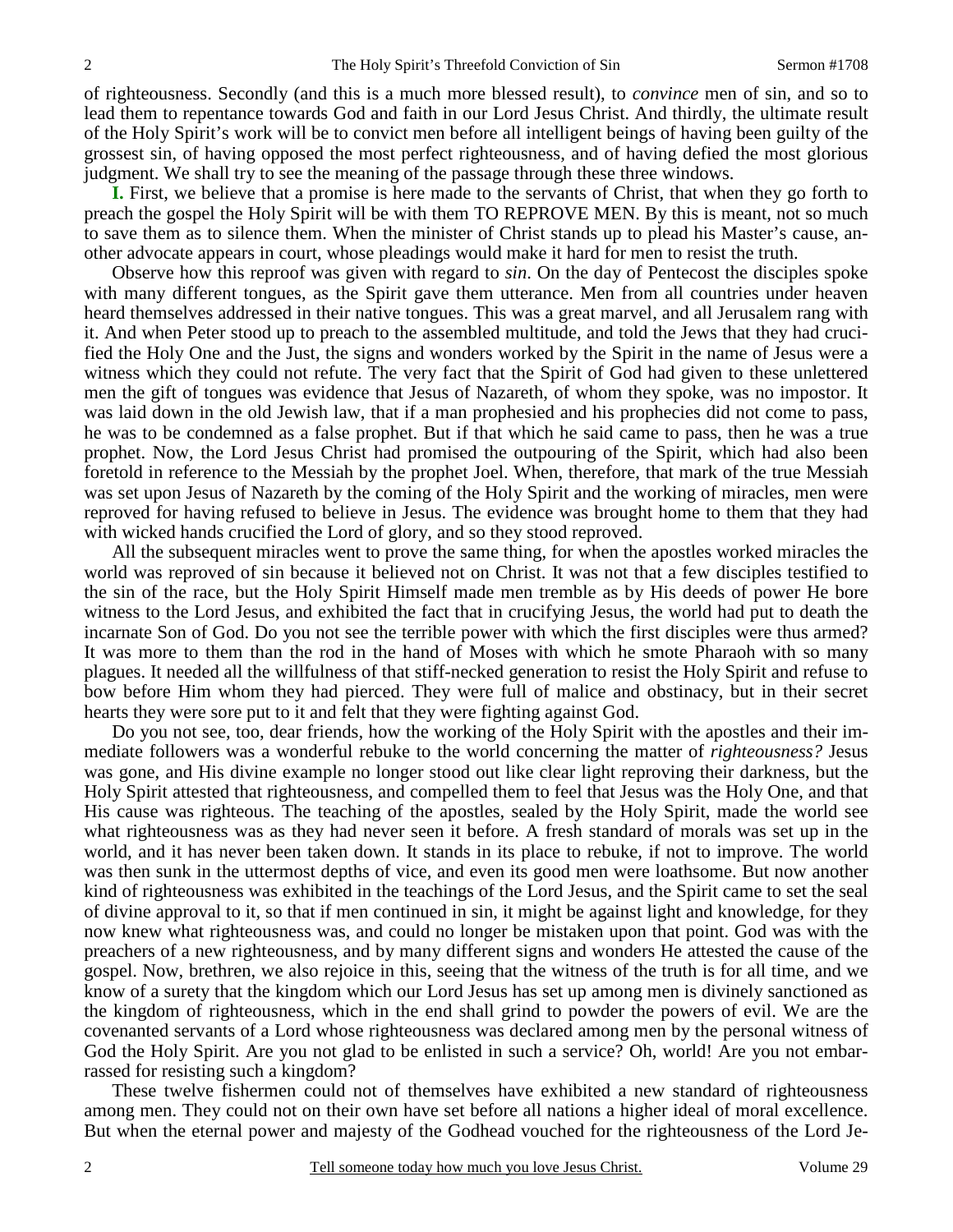sus, the course of the apostolic church became like that of the sun in the heavens. "Their line is gone out through all the earth and their words to the end of the world." None could stand against them, for as when the morning breaks the darkness flies, and the bats and the night birds hasten away, so when the messengers of mercy proclaimed the righteousness of God, man's hypocrisy and self-glorying fled away.

 Then, too, they were made to feel that a *judgment* had come, that somehow the life and the death of Jesus of Nazareth had made a crisis in the world's history, and condemned the way and manner of the ungodly. All historians must confess that the turning point of the race is the cross of Christ. It would be impossible to fix any other hinge of history. From that moment the power of evil received its mortal wound. It dies hard, but from that hour it was doomed. At the death of our Lord, the heathen oracles were struck dumb. There had been oracles all over the world, either the product of evil spirits or of crafty priests, but after the Christian era the world ceased to believe in these voices, and they were no more heard. Systems of false worship, so firmly rooted in prejudice and custom that it seemed impossible that they should ever be overthrown, were torn up by their roots by the breath of the Lord. The apostles might have said to all the systems of falsehood, "as a bowing wall shall you be, and as a tottering fence." Men could not help perceiving that the prince of darkness had been cast down from his undivided power and that he spoke from then on with bated breath. The seed of the woman had met the old serpent, and in the duel between them, He had gained such a victory that the cause of evil was henceforth hopeless.

 Moreover, the thought flashed upon humanity more clearly than ever it had done before—that there would be a day of judgment. Men heard and felt the truth of the warning that God would judge the world at the last by the man, Christ Jesus. The dim forms of Rhadamanthus on a cloudy judgment seat, and of the assembly before his throne, and of the crowds divided according to their lives, now began to assume another and far more definite shape. It was written on the heart of mankind that there is a judgment to come! Men will rise again. They shall stand before the judgment seat of Christ to give an account of the things done in the body, whether good or evil. The world heard this, and the tidings have never been forgotten. The Holy Spirit has reproved men by the prospect of judgment.

 The Holy Spirit attested the life of Christ, the teaching of the apostles, and all the grand truths that were contained therein, by what He did in the way of miracles, and by what He did in the way of enlightening, impressing, and subduing human hearts. Henceforth man is accused and rebuked by the great Advocate. And all who remain in opposition to the Lord Jesus remain so in defiance of the clearest proofs of His mission. He who rejects human testimony when it is true is foolish, but he who despises the witness of the Holy Spirit is profane, for he calls the Spirit of truth a liar. Let him beware lest he so sin against the Holy Spirit as to come under the most terrible of curses, for it is written of him that speaks against the Holy Spirit, "he has no forgiveness."

 Brethren, does not that put the apostles in quite a different position from that in which they appeared to be? If we judge according to sense and carnal reason, their adventure was Quixotic, their success was impossible. Everybody would have said to them, "Go back to your nets and to your boats. What can you do against the established system of Judaism in your own country? And if that is too hard for you, what will you be able to do in other lands? There are nations that have been tutored in their own learning for thousands of years, and have become adept in all the arts and sciences. They have brought all the charms of poetry, and music, and statuary, to support their idolatrous systems. You are fools to think that you unlearned and ignorant men can ever overturn all this." Would not prudence agree with this? Yes, but if God is in these men, if He that dwelt in the bush at Horeb, and made it burn, though it was not consumed, will dwell in them, and each one of them shall be gifted with a tongue of fire, this is a different business altogether. Surely, He that made the world could make it new. He that said, "Let there be light, and there was light," could command light to shine upon the moral and spiritual night.

Thus much upon the first reading of the text. Let us advance to that which will more interest you.

**II.** The Holy Spirit was to go with the preaching of the word TO CONVINCE MEN of three great prominent truths. This was to be a saving word, they are to be so convinced as to repent of sin, to accept of righteousness, and yield themselves to the judgment of the Lord. Here we see as in a map the work of the Spirit upon the hearts of those who are ordained unto eternal life. Those three effects are all necessary and each one is in the highest degree important to true conversion.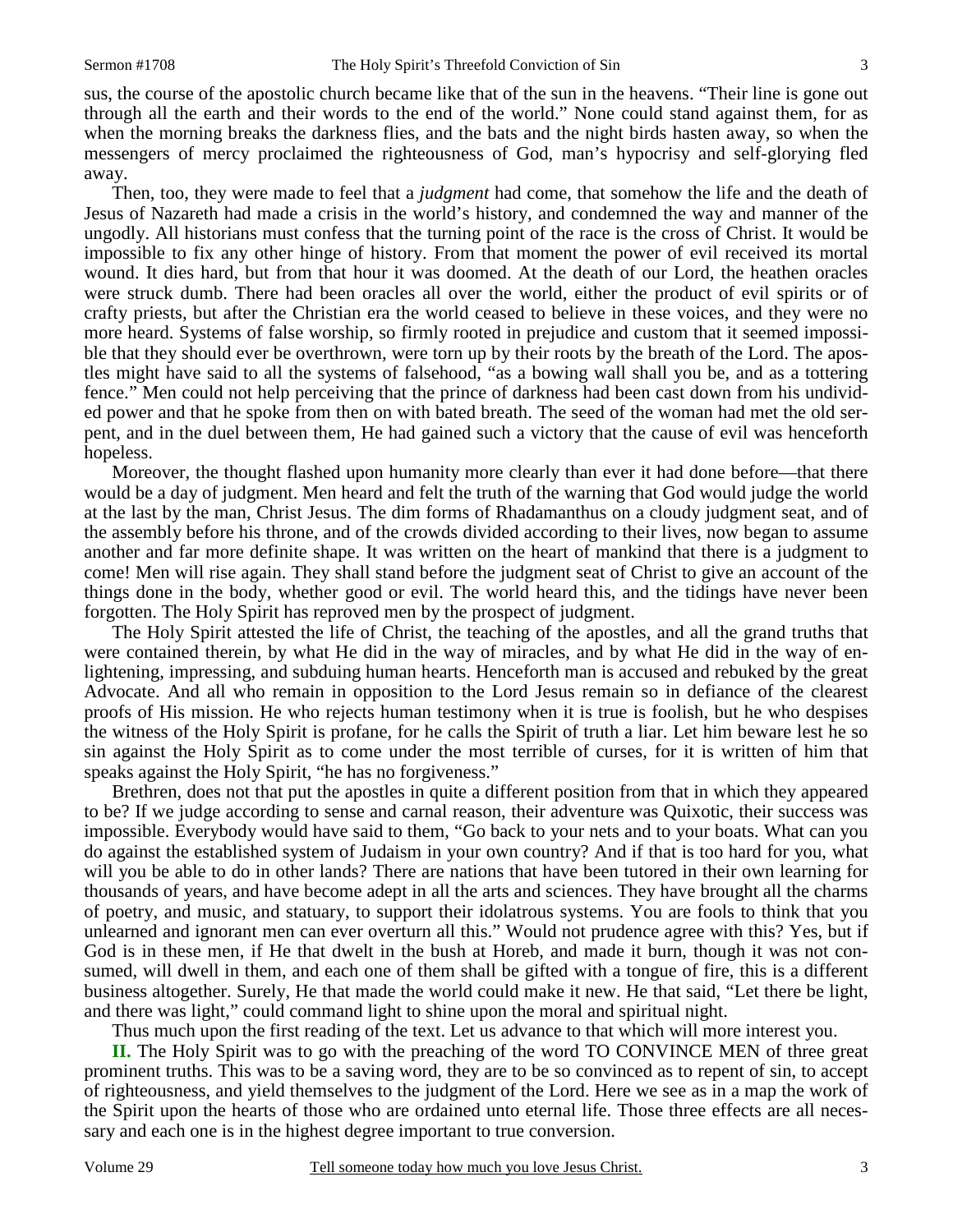First, the Holy Spirit is come to convince men of sin. It is absolutely necessary that men should be convinced of sin. The fashionable theology is—"Convince men of the goodness of God. Show them the universal fatherhood and assure them of unlimited mercy. Win them by God's love, but never mention His wrath against sin, or the need of atonement, or the possibility of there being a place of punishment. Do not censure poor creatures for their failings. Do not judge and condemn. Do not search the heart or lead men to be low-spirited and sorrowful. Comfort and encourage, but never accuse and threaten." Yes, that is the way of man, but the way of the Spirit of God is very different. He comes on purpose to convince men of sin, to make them feel that they are guilty, greatly guilty—so guilty that they are lost, and ruined, and undone. He comes to remind them not only of God's loveliness, but of their own unloveliness, of their own enmity and hatred to this God of love, and consequently, of their terrible sin in thus ill-using one so infinitely kind. The Holy Spirit does not come to make sinners comfortable in their sins, but to cause them to grieve over their sins. He does not help them to forget their sin, or think little of it, but He comes to convince them of the horrible enormity of their iniquity. It is no work of the Spirit to pipe to men's dancing. He does not bring forth flute, harp, dulcimer and all kinds of music to charm the unbelieving into a good opinion of themselves, but He comes to make sin appear sin, and to let us see its fearful consequences. He comes to wound so that no human balm can heal, to kill so that no earthly power can make us live. The flowers bedeck the meadows when the grass is green, but lo, a burning wind comes from the desert and the grass withers and the flowers fall away. What is it that makes the beauty and excellence of human righteousness to wither as the green herb? Isaiah says it is "because the Spirit of the Lord blows upon it." There is a withering work of the Spirit of God which we must experience or we shall never know His quickening and restoring power. This withering is a most necessary experience, and just now needs much to be insisted on. Today we have so many built up who were never pulled down, so many filled who were never emptied, so many exalted, who were never humbled, that I the more earnestly remind you that the Holy Spirit must convince us of sin or we cannot be saved.

 This work is most necessary, because without it there is no leading man to receive the gospel of the grace of God. We cannot make headway with certain people because they profess faith very readily, but they are not convinced of anything. "Oh, yes, we are sinners, no doubt, and Christ died for sinners," that is the free-and-easy way with which they handle heavenly mysteries, as if they were the nonsense verses of a boy's exercise, or the stories of Mother Goose. This is all mockery and we are weary of it. But get near a real sinner, and you have found a man you can deal with. I mean the man who is a sinner and there is no mistake about it, mourns in his inmost soul that he is so. In such a man you find one who will welcome the gospel, welcome grace, and welcome a Savior. To him the news of pardon will be as cold water to a thirsty soul, and the doctrine of grace will be as honey dropping from the comb. "A sinner," says one of our songsters "is a sacred thing. The Holy Spirit has made Him so." Your sham sinner is a horrid creature, but a man truly convinced of sin by the Spirit of God, is a being to be sought after as a jewel that will adorn the crown of the Redeemer.

 Note here, that the Spirit of God comes to convince men of sin, because they never will be convinced of sin apart from His divine advocacy. A natural conscience touched by the Spirit of God may do a good deal in the way of showing a man his faults. It may thus make him uneasy and may bring about a reformation of life. But it is only the Spirit of God that to the full extent convinces a man of sin so as to bring forth repentance, self-despair, and faith in Jesus. For what is the sin that you and I are guilty of? Ah, brethren, it is not easy to tell, but this I know, that the extent of sin is never known till the Spirit of God reveals the secret chambers of the heart's abominations. We do a thousand things that we do not know to be sin till the Spirit of God enlightens us and pleads the cause of holiness in us. What natural man, for instance, ever laments over evil thoughts or desires, or the imaginations which flit across his mind? Yet all these are sins and sins which cause a gracious heart the deepest distress. If we were never actually to commit evil, yet if we desire to do so, we have already sinned. And if we feel pleasure in thinking of evil, we have already sinned. This poison is in our nature, and shows itself in a thousand ways. The fact that we not only sin but are by nature sinful, is one which our pride kicks against, and we will not learn it till the Spirit of God teaches it to us. Neither does any man know the exceeding sinfulness of sin till the light falls upon the black mass from the Holy Spirit. Every sin is, as it were, an assault upon God's throne, glory and life. Sin would dethrone the Most High, and destroy Him if it could, but men do not see this. They talk of sin most lightly, and know not that it scatters firebrands and death. I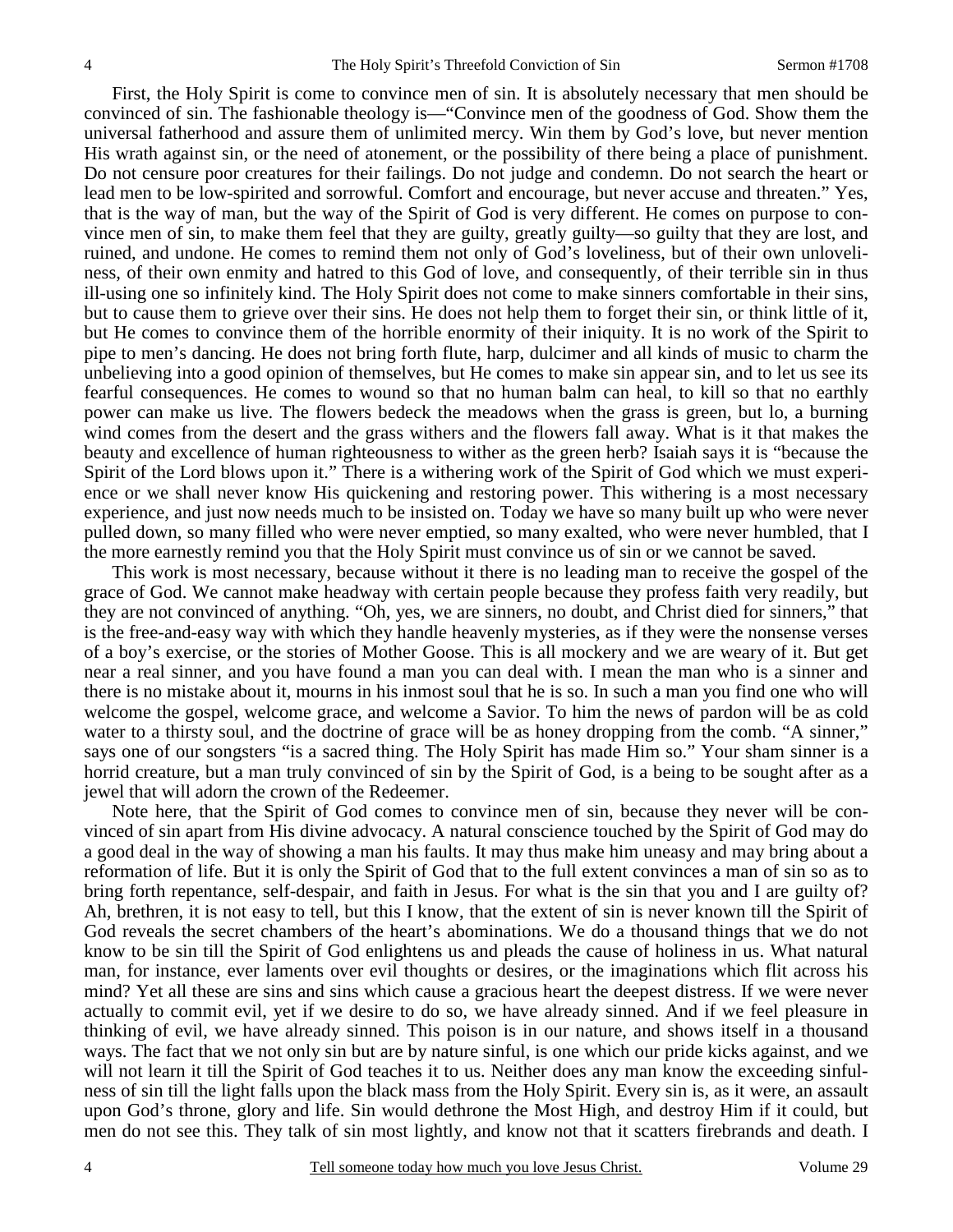tell you, when the Spirit of God makes a man see sin in its naked deformity, he is horrified. When I saw, or thought I saw, the heinousness of sin, it was intolerable, and I had no rest in my spirit. Some such sight we must all have, or we shall never look to the Lord Jesus to take away our sin. None but those whose wounds smart are likely to apply for the heavenly balm.

 The Holy Spirit dwells upon one point in particular, "of sin, because they believe not on Me." None see the sin of unbelief except by His light. A man thinks, "Well, if I have not believed in Christ, that is a pity, perhaps, but still, I was never a thief, or a liar, or a drunk, or unchaste. Unbelief is a matter of very little consequence. I can set that right at any time." But the Holy Spirit makes a man see that not to believe in Christ is a crowning, damning sin, since, "he that believes not has made God a liar," and what can be more atrocious than that? He who believes not on Christ has rejected God's mercy and has done despite to the grandest display of God's love. He has despised God's unspeakable gift and trampled on the blood of Christ. In this he has dishonored God on a very tender point. He has insulted Him concerning His only-begotten Son. How I wish that the Spirit of God would come upon unbelievers here, and make them see what they are and where they are with regard to the one and only Savior. How shall they escape, who neglect so great a salvation? It will not matter how feebly I speak this morning if the Spirit of God will only work by the truth, you will perceive the greatness of your crime, and you will never rest until you have believed on the Lord Jesus, and found forgiveness for your high offense against the bleeding Lamb. So far, then, upon the first operation of the Holy Spirit.

 The next work of the Spirit is to convince men of *righteousness*, that is to say, in gospel terms, to show them that they have no righteousness of their own, and no means of working righteousness, and that apart from grace they are condemned. Thus He leads them to value the righteousness of God which is upon all them that believe, even a righteousness which covers sin, and renders them acceptable with God.

 Lend me your ears a moment while I call your attention to a great wonder. Among men, if a person is convicted of wrong-doing, the next step is judgment. A young man, for instance, has been in the service of an employer, and he has embezzled money. He is convicted of the theft by process of law and found guilty. What follows next? Why, judgment is pronounced and he must suffer the penalty. But observe how our gracious God interpolates another process. Truly, His ways are not our ways! "He shall convince of sin." The next step would be judgment, but no, the Lord inserts an up to now unknown middle term, and convinces "of righteousness." Be amazed at this. The Lord takes a man, even when he is sinful and conscious of that sin, and makes him righteous on the spot by putting away his sin and justifying him by the righteousness of faith, a righteousness which comes to him by the worthiness of another who has worked out righteousness for him. Can that be? Brethren, this seems to be a thing so impossible that it needs the Spirit of God to convince men of it. I may now set forth the great plan whereby the Lord Jesus is made of God unto us righteousness. I may show how the Son of God became man that He might fully keep the law of God for us, and having done so, and having added His passive obedience to His active service, He presented to His Father a complete vindication of His injured law, so that every man that believes on Him shall be delivered from condemnation and accepted in the Beloved. I might also tell how Christ's righteousness is set to our account, so that faith is reckoned unto us for righteousness, even as was the case with faithful Abraham. Yet all my labor will be in vain till the Spirit shall make it plain. Many hear the gladsome tidings, but they do not receive the truth, for they are not convinced of it. They need to be persuaded of it before they will embrace it, and that persuasion is not in my power. Did I hear one remark, "I cannot see this way of righteousness"? I answer, No, and you never will until the Spirit of God convinces you of it.

 Note well the great point of the Spirit's argument—"Of righteousness, because I go to My Father and you see Me no more." Our Lord was sent into the world to work out righteousness and here, He says, "I go." But He would not go till He had done His work. He says also, "I go to My Father." But He would not go back to His Father till He had fulfilled His covenant engagements. "I go to My Father," that is, I go to receive a reward and to sit upon My Father's throne. And He could not have received this glory if He had not finished His appointed work. Behold, then, Christ has finished a righteousness which is freely given to all them that believe. And all those who trust in Christ are for His sake, regarded as righteous before God, and are in fact righteous, so that Paul says, "Who is he that condemns?" His ground for asking that question is the same as that which the Spirit uses in my text. Paul says, "It is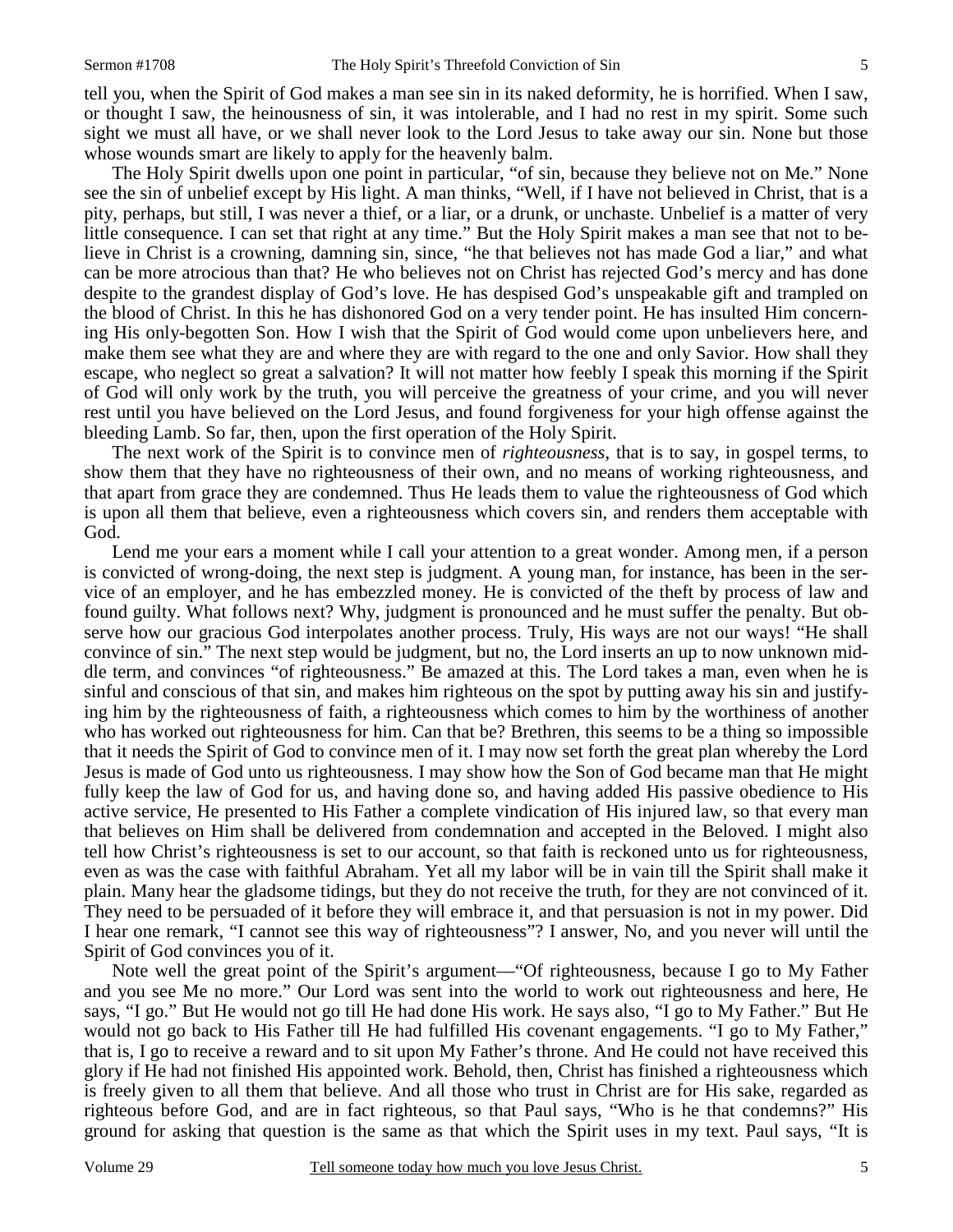Christ that died, yes, rather, that is risen again, who is even at the right hand of God, who also makes intercession for us." He quotes, as the Holy Spirit does, the resurrection, ascension and enthronement of the great Intercessor as the proof positive that there is a perfect righteousness for all believing sinners. I know that many will say, "This is making people righteous who are not righteous," and therefore they will raise many objections. Just so! This is the glory of God that He justifies the ungodly, and saves sinners by Christ. "Blessed is the man unto whom the Lord imputes not iniquity." "I do not see it," cries one. And our answer is, "We know you do not. We are not in the least surprised that you reject our testimony. We never expected you to receive it unless the arm of the Lord should be revealed, and the Holy Spirit should convince you of righteousness." No man comes to Christ who is not drawn of the Father and enlightened by the Spirit. But if the Spirit convinces you, we shall soon hear you sing—

> *"Jesus, Your blood and righteousness My beauty are, my glorious dress! Midst flaming worlds, in these arrayed, With joy shall I lift up my head."*

Dear people of God, pray hard that the Spirit of God may even now convince unbelievers that the only true righteousness for mortal men is that which comes not by the works of the law, but by the hearing of faith.

 But then comes a third point, the Spirit of God is to convince men *of judgment.* To whom is this judgment committed? "The Father has committed all judgment unto the Son." The true penitent feels that if he had all his sins forgiven him, yet it will not serve his turn so long as he lies wallowing in sin. He feels that the great enemy of his soul must be dethroned, or else forgiveness itself will afford him no rest of heart. He must be rescued from the power as well as from the guilt of sin, or else he abides in bondage. He must see the power of evil hewn in pieces before the Lord, as Samuel hewed Agag of old. Listen, O troubled one! You shall be set free, for "the prince of this world is judged." Jesus came to destroy the works of the devil, and on the cross our Redeemer judged Satan, overcame him, and cast him down. Satan is now a condemned criminal, a vanquished rebel. His reigning power over all believers is broken. He has great wrath, knowing that his time is short, but that wrath is held in check by his conqueror. In His passion, our Lord fought Satan foot to foot, and overcame him, spoiling principalities and powers, and making a show of them openly, triumphing over them in it. Do you believe this? May the Spirit of God convince you of it! O tried believer, the Lord Jesus overthrew the devil for you. He crushed the powers of darkness for you, and believing in Him, you shall find evil dethroned in you, and all the forces of sin hurled from their high places. You shall overcome through the blood of the Lamb. Again, I ask, do you believe this? Christ is made of God unto us sanctification. He saves His people from their sins. He makes them holy and so breaks in pieces their enemy. Though it will cost you many a conflict and the beaded sweat may in the hour of temptation stand upon your brow, as you fear that you will fall from holiness, yet the Lord shall bruise Satan under your feet shortly, for He has already bruised him under His own feet on your behalf. The Spirit of God is needed to convince our unbelieving hearts that it is so. Most men dream that they must overcome sin by their own strength. Alas, the strong armed man still keeps the house against our feebleness. You have a pretty piece of work before you if in your own strength you venture on this conflict. I can hear the devil laughing at you even now. This leviathan is not to be tamed by you. Job would say, "Will you play with him as with a bird?" Do you think the devil is as easily managed as a woman carries her pet bird on her finger and puts it to her lip to peck a seed? Can you draw out leviathan with a hook? Will he speak soft words unto you? Will you take him to be a servant forever? Your arrows cannot come at him, or your sword wound him. "Lay your hand upon him, remember the battle, and do no more." A divine power is needed, and that power is ready to display itself if it is humbly sought.

 Many who are convinced of the righteousness of Christ are not yet fully convinced that evil is judged, and condemned, and cast down. They are haunted with the dread that they may yet perish by the hand of the enemy. Oh, my brothers and sisters, see the need of the Holy Spirit to advocate in your heart the cause of God and truth, and make you believe that the Lord Jesus has supreme power over every enemy. I sometimes meet with a Christian brother who tells me the world is all going to the bad, the gospel is being utterly defeated, Christ is routed, and the devil is waving the black flag and shouting victory. I know how terrible is the conflict, but I believe that my Lord Jesus has judged the whole kingdom of evil,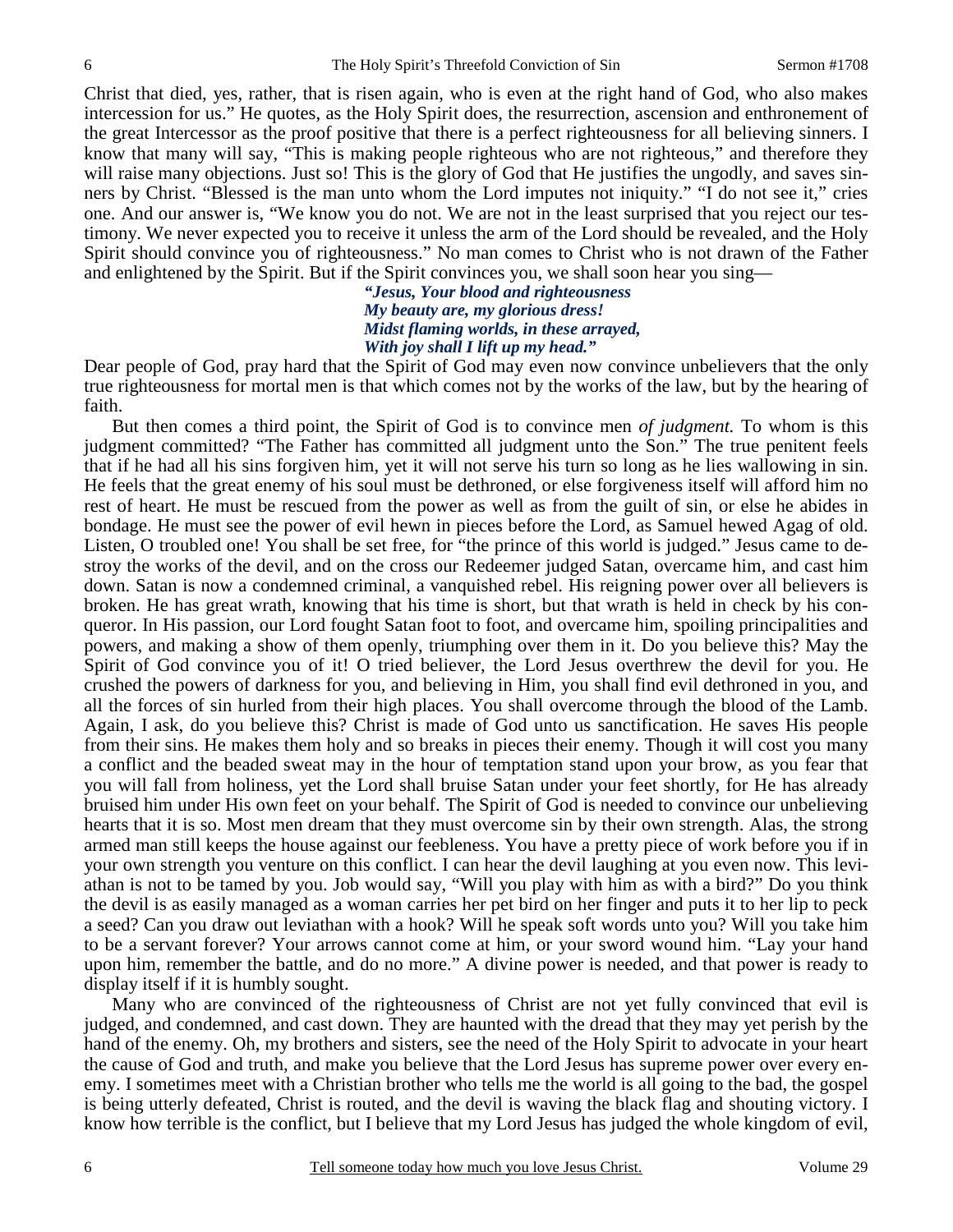and in that fact I see Satan fall like lightning from heaven. Our Lord *must* reign. His enemies must lick the dust. We shall judge the fallen angels at the last great day, and meanwhile a believing life is a life of triumph over the arch enemy. In the power of the Spirit it shall be proven that truth is mightier than error, love is stronger than hate, and holiness is higher than sin, for the Lord's right hand and His holy arm have gotten Him the victory. Behold how the ascended Savior leads captivity captive. See how He comes from Edom, with dyed garments from Bozrah, for He has trodden sin and hell in the winepress, and now He travels in the greatness of His strength, speaking in righteousness, mighty to save.

 Let me run again over this ground, that we may not overlook anything. Dear friends, those of us who are saved still need the Holy Spirit with us every day to convince us of sin. Good men do at this hour most complacently, things which in clearer light they would never think of doing. May the Holy Spirit continually show us layer after layer of sin, that we may remove it. May He reveal to us rank after rank of sin, that we may conquer all its forces. May He especially make known to us the sin of not believing in Christ, for even we have our doubts and fears. After a sermon concerning sin, the poor child of God cries out, "I dare not believe. I am afraid I shall be lost after all." This unbelief is another sin. Strange way of escaping from sin by plunging into it! To doubt the Lord is to add sin to sin. No sin is more pernicious than the sin of not believing. Whenever our heart distrusts the Lord, we grieve His Spirit. Therefore we always need the Holy Spirit to convince us of this evil and bitter thing, and to lead us to trust after a child-like fashion. Any mistrust of God's promise, any fear of failure on God's part, any thought of His unfaithfulness, is a crime against the honor of the divine majesty. Oh, convincing Spirit, dwell with me from day to day convincing me of sin, and especially making me to feel that the worst of all evils is to question my faithful Friend.

 So, also, may you always have the Spirit of God dwelling with you, convincing you of righteousness. May those of you who are indeed believers never question but what you are righteous before God. We who believe are made the righteousness of God in Christ Jesus. Are we assured of this? If so, do not think and talk as if you were still under the curse of the law, for you are no longer in any such condition. "Therefore being justified by faith, we have peace with God through our Lord Jesus Christ." "There is, therefore now no condemnation to them which are in Christ Jesus." Oh, may the Spirit of God convince you of that every day, and convince you of it on the ground that Jesus is reigning yonder at the Father's right hand. The interest of each believer in His Lord is clear and sure. If Jesus is there, I am there. If the Father has accepted Him, He has accepted me. Do you catch the logic of it? You are in Christ; you are one with Him. As He is, so are you in Him. Do hold fast to the fact that you are not condemned. How can you be? You are at the right hand of God in Christ. You, condemned! Why, you are "accepted in the Beloved," for your representative is accepted by God and made to sit upon His throne. Jesus is exalted, not for Himself alone, but for all those who believe in Him. May the blessed Spirit fully convince you of this grand truth.

 And next, may He convince you of judgment—namely, that you have been judged, and your enemy has been judged, and condemned. The day of judgment is not a thing to be dreaded by a believer. We have stood our trial, and have been acquitted. Our representative has borne the penalty of our sin. Our chastisement is passed, for Jesus has borne it. He was numbered with transgressors. There is now no curse for us. There can be none. Heaven, earth, hell cannot find a curse for those whom God has blessed, since the Lord Jesus "was made a curse for us." May the Spirit of God come on you afresh, my dearly beloved, and make you confident and joyful in Him who is the Lord our righteousness, by whom evil has been judged, once and for all!

 **II.** Last of all, let us read our text by rendering it, "convict"—"The Spirit of God will CONVICT the world of sin, of righteousness, and of judgment." There is the world. It stands a prisoner at the bar, and the charge is that it is and has been full of sin. In courts of law you are often surprised with what comes out. You look at the prisoner, and he seems to be a quiet, respectable person. And you say, "I should not think he is guilty." But the advocate who has engaged to plead the cause of righteousness stands up and gives an outline of the case and you speedily change your mind, until as the evidence proceeds you say to yourself, "That is a villain if ever there was one." Now hear the Spirit of God. The Spirit came into the world to make all men know that Jesus is the Christ. And He attested to that fact by miracles that could not be questioned, miracles without number. He has moreover attested the truth of the gospel by the conversion of myriads, whose happy and holy lives have been a proof that Jesus Christ was indeed